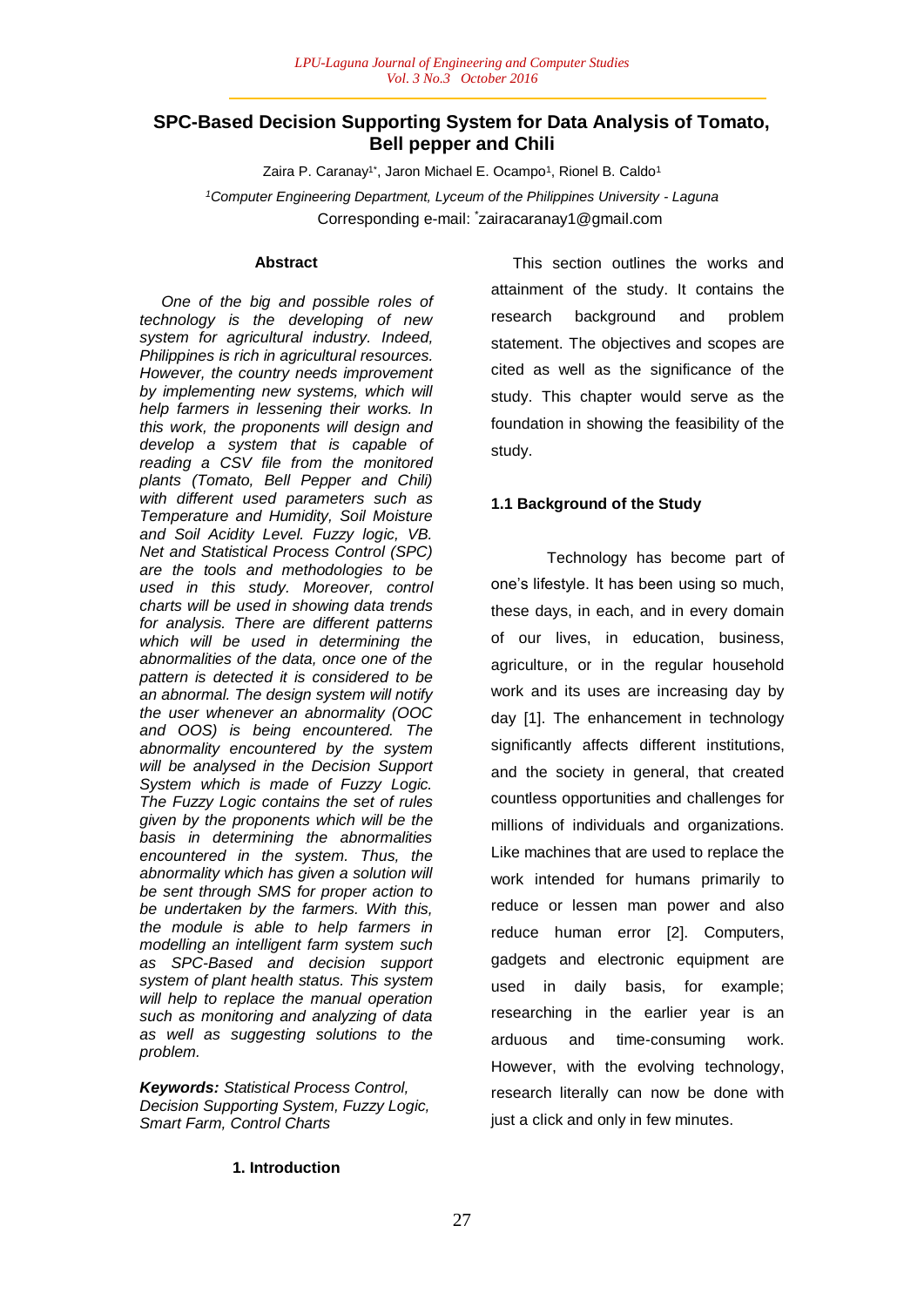One of the big and possible roles of technology is the developing of new system for agricultural industry. Agriculture, such as farming is being generated in different countries in lessening farmers' work [3]. Philippines, indeed, is still mainly an agriculture country [4]. As a developing country, usually monitoring, gathering, analyzing of data and giving proper solutions to the vegetable crops are handled by the farmers manually, which give hassles to the farmers and results in the slow process [5]. It is very unlucky that technology is not even adequately perceived in the field of farm such as management system. As a simple and new farmer, it would be very hard to decide whether what solution would fit the best for a vegetable crop. And also, the time that it consumes for the farmers and users analyze the conditions of the plants. Thus, this study aims for the solution of problem. This system will help to replace the manual operation such as monitoring and analyzing of data as well as suggesting solutions to the problem of farmers as well as lessening their work.

The proponents deemed that it is necessary to implement database system for notifying the user with an effective solution to be undertaken by the farmers. The design system will help ease decision making for the farmer. Manual operation in the agriculture, such as roaming around the farm, deciding the proper solution and telling others what should be the action in maintaining healthy yield and productivity of the plants is greatly noticed by the developer, thus, the proponents decided to change the old way system by implementing new system. The development of new systems is important for determining the future agriculture.

In due course, the study relates on allowing today's farmers with different decision tools and measurement technologies aimed for incorporating items, information and administrations for better efficiency, quality and benefit. The system includes managing, storing, analyzing and decision making on what may be the possible causes that might affect the growth of vegetable crops with the used of different monitored parameters. It aims to help the farmers and users in lessening the time and effort that they needed to exert in the agriculture and farms. Additionally, it may help them to decide what should be the necessary solution and action for the vegetable crops to maintain its quality. It is convenient to use, time saving and labor reduction for the farmers. For this study, the proponents gives an approach by using Fuzzy Logic, Visual Basic.Net, Decision Support System and Statistical Process Control. This will help the user to analyze data, decision making and notify the user if there is an effective solution needed to be undertaken. Thus, this shows the difference of our system.

# **1.5 Objectives of the Study**

This study aims to develop a database system that will help the users and farmers analyze data, decision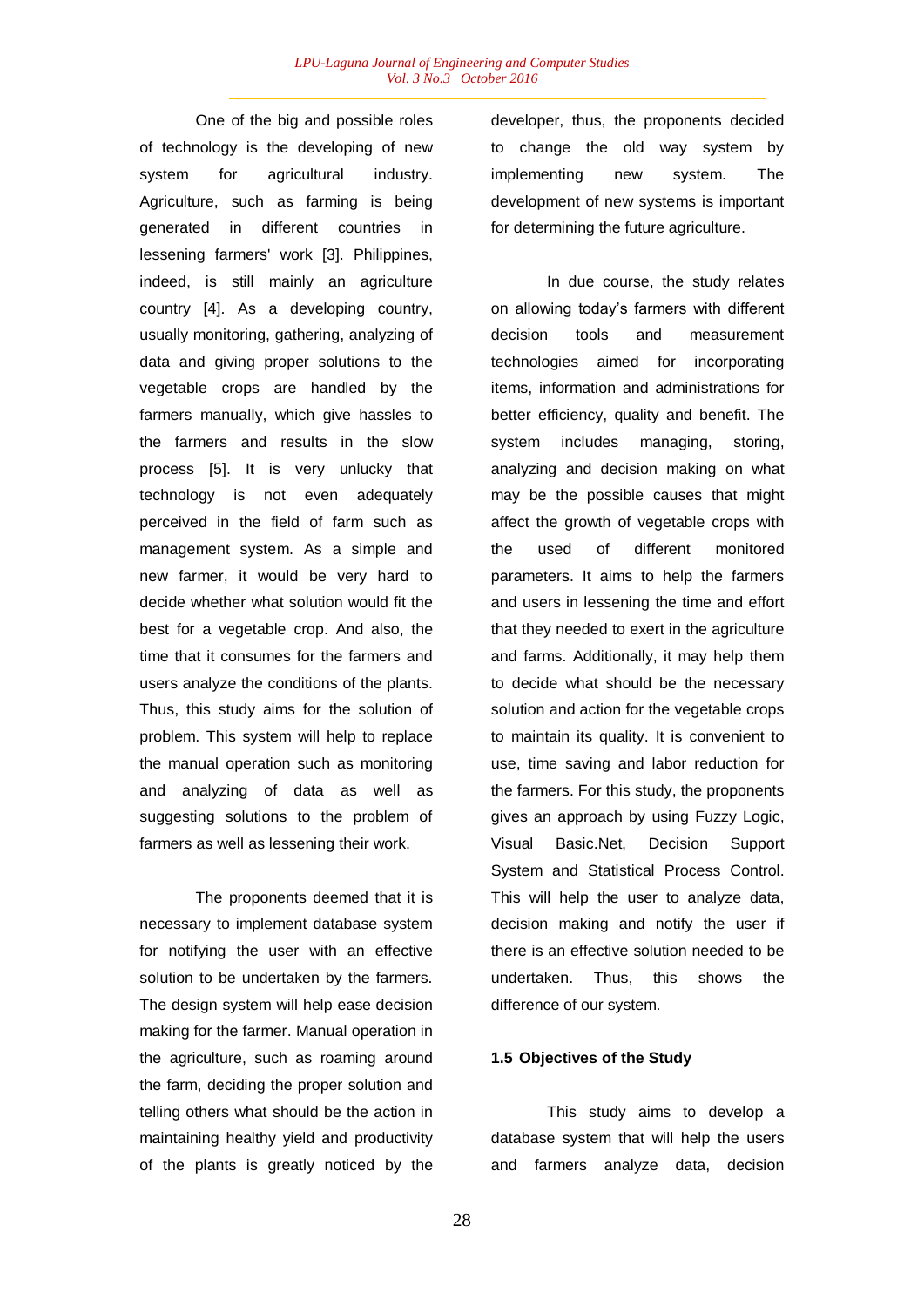making and notify them with effective solutions needed by the plants.

Specifically, the study aims to:

- 1. Design a user-friendly system which allows real time notification (LCD monitor) needed for the plants;
- 2. Read Comma Separated Values (CSV) file containing a data from monitored vegetable crops (Tomato, Chinese cabbage and Bell Pepper) with different used parameters (Temperature and Humidity, Soil Moisture and pH Level) manage it effectively and use it to analyze its own activity;
- 3. Identify constraints with the use of Statistical Control Process and provide decision making based on the constraints;
- 4. Notify the user by sending a Short Message Service (SMS) with the possible solutions for maintaining the health of plants;
- 5. Test and evaluate the system and application in terms of functionality and accuracy;

6. Develop a user-manual for operational purposes;

7. Develop cost-benefit analysis for system implementation

# **1.6 Significance of the Study**

Modernization is being able to adjust to the most recent and current trend in innovation to enhance the quality of plants in the farm. The implementation of the system will greatly affect farmers and users since it can be aid in the uplifting of technological capability of the agriculture system. Thus, the farmers will not exert much time and effort, and better than doing things manually to improve plants quality. System will provide the necessary features for the farming process such as decision making. It will automate the manual task that is being used in old process.

Additionally, the proponents will also be benefitted from this study because they will be able to acquire deep knowledge that will largely help them when they become professional. By conducting this study, it will give them an opportunity to strengthen and practice their creativity and ability.

The system differs from the other system, since the most of the study such as Decision Supporting System didn't include Statistical Process Control. What makes the proponents system unique is the utilization of Statistical Process Control with the Decision Support System for notification; it is integrated to come up with one system. It has the capability of reading text file such as Comma Separated Values (CSV) which contains data that is needed in analyze, and notifying the user by popping a message in the monitor and sending of SMS with a message that needed to be undertaken by the farmers. Thus, this study is to help farmers minimize their effort in analyzing data and give proper solution based on analyzed data. The system will be developed to speed up the analyzing, deciding and notifying the solutions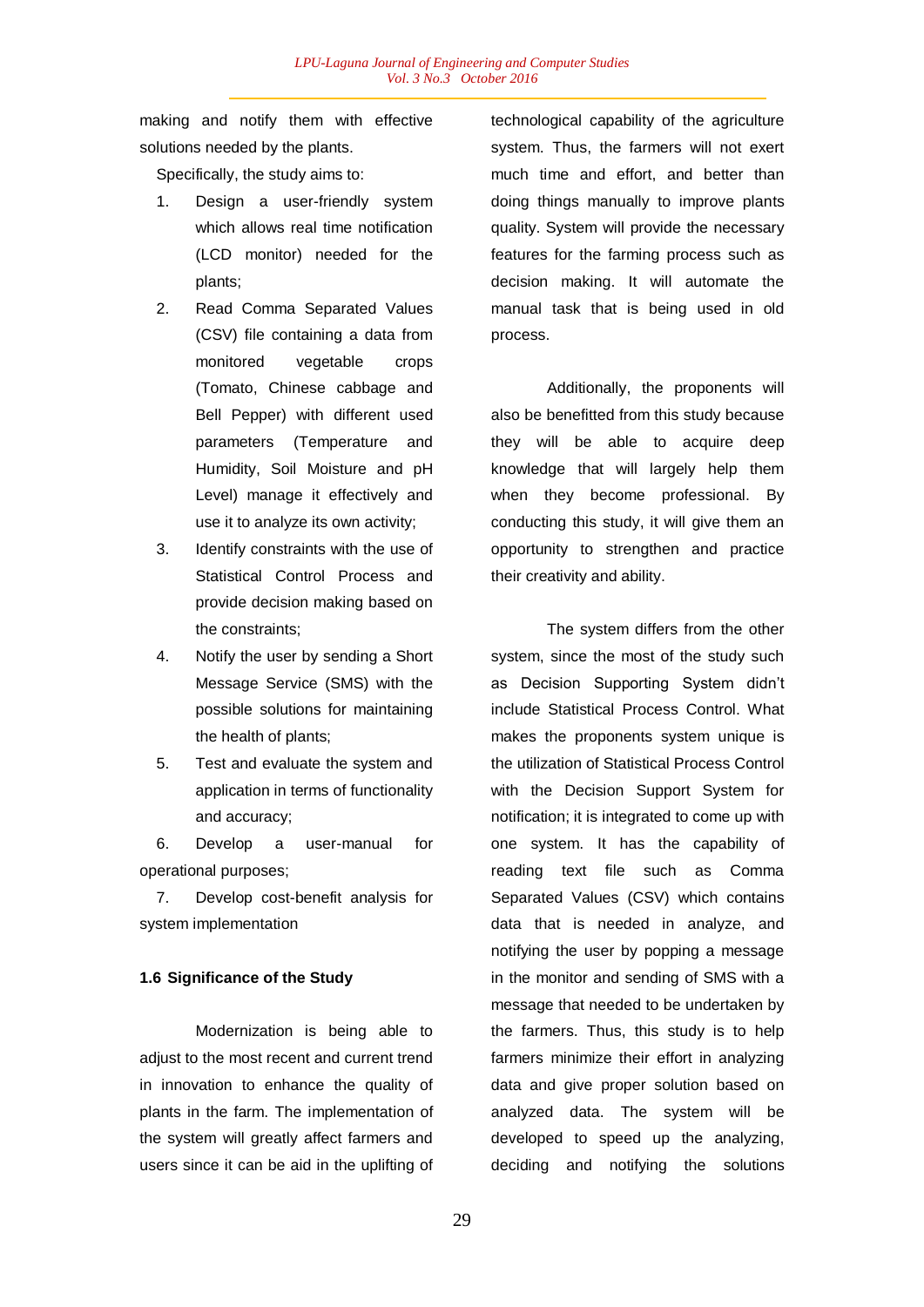needed for vegetable crops. The system will be placed in a personal computers or laptops, because it will be used by the user, farmer or the administrator.

#### **1.7 Scope and Limitation of the Study**

This paper focused mainly on the development of SPC-Based Decision Supporting System for Data Analysis of Tomatoes, Bell Pepper and Chili that allows the farmers or the users to have a system that will help them decide what best solution should be given to vegetable crops using personal computers. The vegetable crops are planted on a garden with the size of 8X6ft.2 inside the Lyceum of the Philippines University – Laguna campus. The system is capable of accepting CSV files containing data that will be stored and be updated anytime the farmers receive new monitored data. Monitored data comes from the people who managed the monitoring system. The data will be plotted in a chart so that the user will see the trends of data over the time. LCD Monitor will be used in displaying the Control Charts. The system is also capable of analyzing the data that will help users in deciding the proper actions needed by a plant. When the system come up with a suggested proper solution based on the decision made by the system, it will notify the user via a screen pop-up which will show that a new message is send to the user, the sending of message will be done through a SMS containing the proper action needed by the plants.

With this, Fuzzy Logic, Visual Basic.Net and Statistical Process Control (SPC) used for developing the system. Fuzzy Logic works just like how human brains work. The utilization of the fuzzy logic is to make systems to think like a human. It plays an important role which will help the user to decide and to come up with an effective results [7]. Moreover, the Visual Basic.Net is a high-level programming language and has a capability to develop an executable file to make a system [8]. The used of VB.Net will help the proponent to develop a graphical user interface for the user. SPC is a group of tools and techniques used in measuring and controlling the quality of data. With this, it may help the users to maintain the quality of a product or process and improved it by showing trends of data needed to boost. The data is arranged and plotted in a graph with a given limits to show the trends of data, specifically the used of Controlled Charts for Variables [9]. The Decision Support System (DSS) is intended to help decision makers in compiling a variety of raw data and documents, to be analyze, solve problems and make decisions. It may show information graphically and include an Artificial Intelligence (AI). Intelligence is described as an exceptionally broad mental capability, ability to reason, solve problems, think intellectually, and plan complicated ideas. DSS has an objective of facilitating "what if analysis" and not replacement of someone's judgement [10]. In the decision support system, the program will know if the vegetable crops is lacking of water, or accepting huge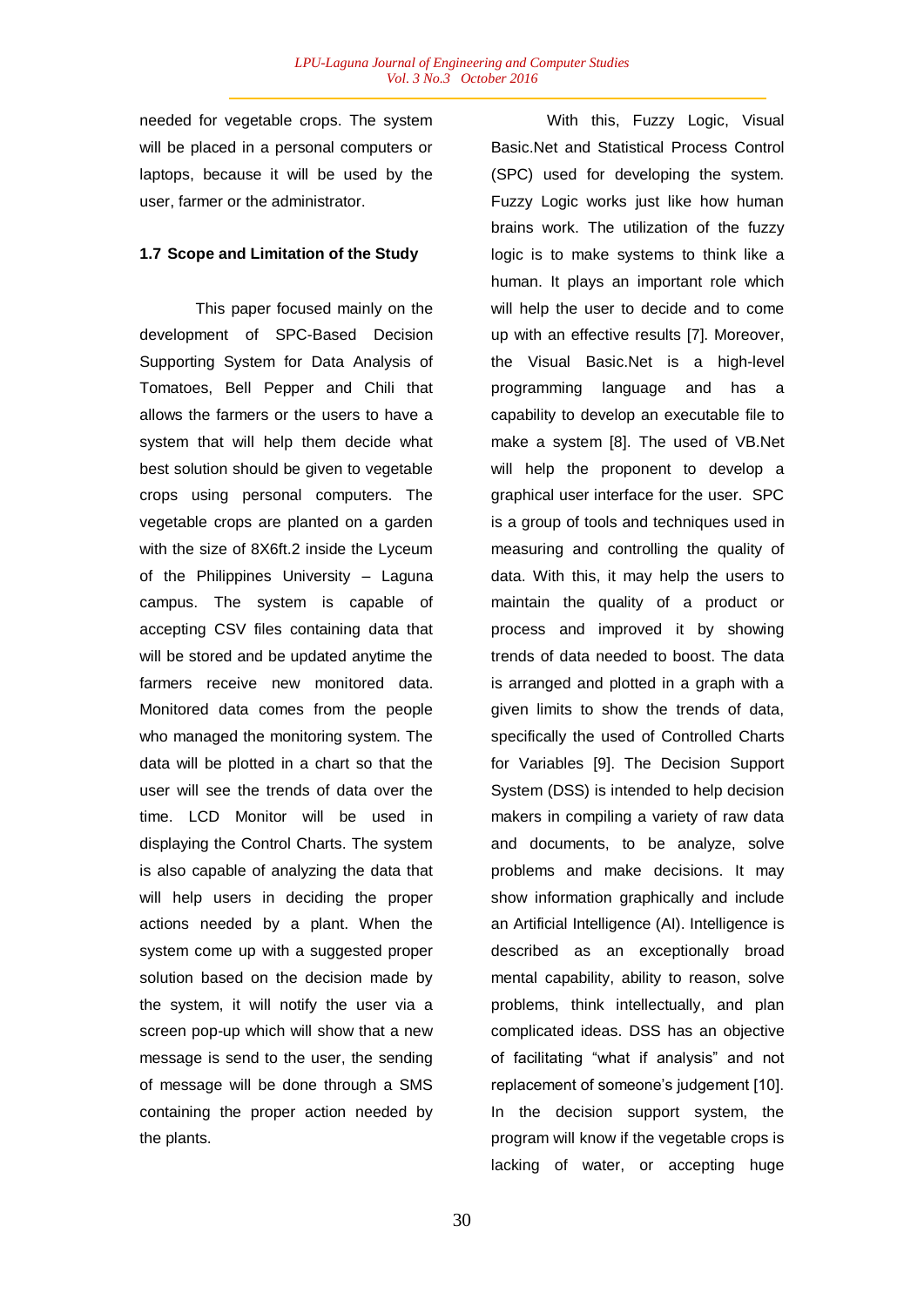amount of sun light, and so on. It will help the user suggest some solutions just like vegetable crops needs water. Moreover, circumstances of Out-of-Specs (OOS) and Out-of-Control (OOC) limits will be monitored with regards to the limits of the parameters. The system could be run in a personal computer or laptop with an operating system of Windows (7, 8, 8.1). Additionally the system will use Notepad and Excel for storing the data. Thus, this tools will help the proponents to develop an effective system for Smart Farm. The system cannot supply beyond its rated value.

# **2. Review of Related Literatures**

This chapter contains synthesis of the literature. The proponents collect information with different ideas, thoughts and information that may help them developing the study. With these study, the proponents came up with a tangible knowledge of developing the system. Based on the information gathered, the proponents establish conceptual and theoretical frameworks.

Based on the related literature, due to evolution of technology there are different systems developed to help the users lessen their work. According to the review of related literature, there are different methods and techniques in designing and implementing the system. Most of the study conducted and implemented used of sensors, GSM and smartphones in monitoring different parameters within the crops, plants,

vegetable and surroundings, the data sensed by the sensors will be analyze and will be sent via SMS text messages. Additionally, most of the study uses Webbased to view and access the information in through the use of internet. The used of .net platforms are also seen by the proponents to produce a graphical user interface. Thus, the used of different methods and technologies can be beneficial to provide an efficient and functional systems. Similarly, the used of smartphone and .net as well as the use of Fuzzy Logic Toolbox and MATLAB Toolbox will be used by the proponents in developing the system, but not the use of internet in viewing and accessing the data collected. Existing studies focuses more on monitoring and analyzing the data using internet, however their system is not capable of reading text file, with this, the proponents' system came up of doing a study that enables system to read CSV file containing the monitored.

# **3. Conceptual and Theoretical Framework**

This section presents and discusses the steps and method that the proponents needed to follow in designing the system. It presents the conceptual and theoretical framework as well as the proposed design to be used in developing the system. Moreover, this includes, but not limited to processes, tools and equipment used in implementing and developing the software and hardware of the project.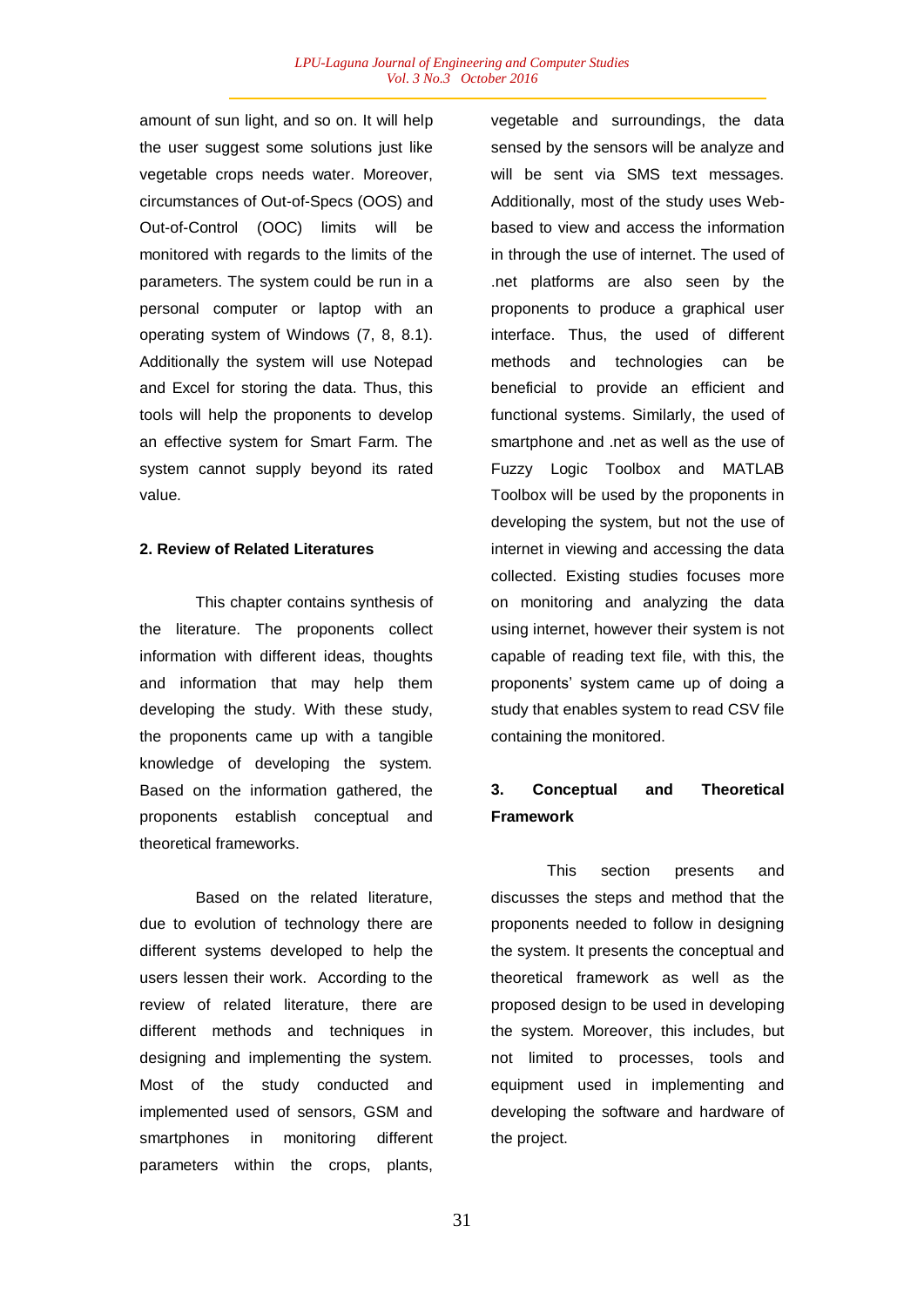### **3.1 Conceptual Framework**

The study aimed to design and develop a SPC-based decision support system for notifying and sending SMS message containing the proper action needed by the vegetable crops. In this study, the proponents were able to create diagrams showing the comprehensive order procedure on how the system will be done. With the use of diagrams, the proponents were capable of determining the things and tools needed in doing the study. In addition, it helps the proponents in forming the idea of processing the whole system.



Figure 1. Method of Research

The Figure 1 shows the method of research needed to follow to finish the system. First is the Topic Conceptualization, the proponents formulated an idea to be studied, and that idea came up in developing the study which is "SPC-Based Decision Supporting

System for Data Analysis of Tomato, Bell pepper and Chili". Next is Problem Identification and Objective, this step is to identify the problem and specify the goals in making the system. As the proponents of this study, the observed problem is the manual operation in a Smart Farm. The third one is the Review of Related Literature and Synthesis, this means that the proponents needed to make research which is related to the study as well as summarizing the Related Literature to see the methods used in developing a system as well as to providing what makes the system unique by using different methods and enhancing some old systems. The fourth one is the Research Methodologies, in this step, the proponents must show the different framework of the system as well as the methods that they are going to use in designing the system. The fifth is the Design of SPC-Based Decision Supporting System for Data Analysis of Tomato, Bell Pepper and Chili, in the design; it will be composed of Database Management System, followed by Controlled Charts, then Decision Supporting System and the Notification System. For Decision-Making, Fuzzy Logic will be used. The System Testing comes next, the proponents needed to test the system to see if there's a defect and if the system is producing an accurate and reliable outputs. Then System Finalization comes, this is where the proponents need to finalize the system to be able to utilize by the user. Lastly is the Smart Farm System Implementation, the system must be implemented so that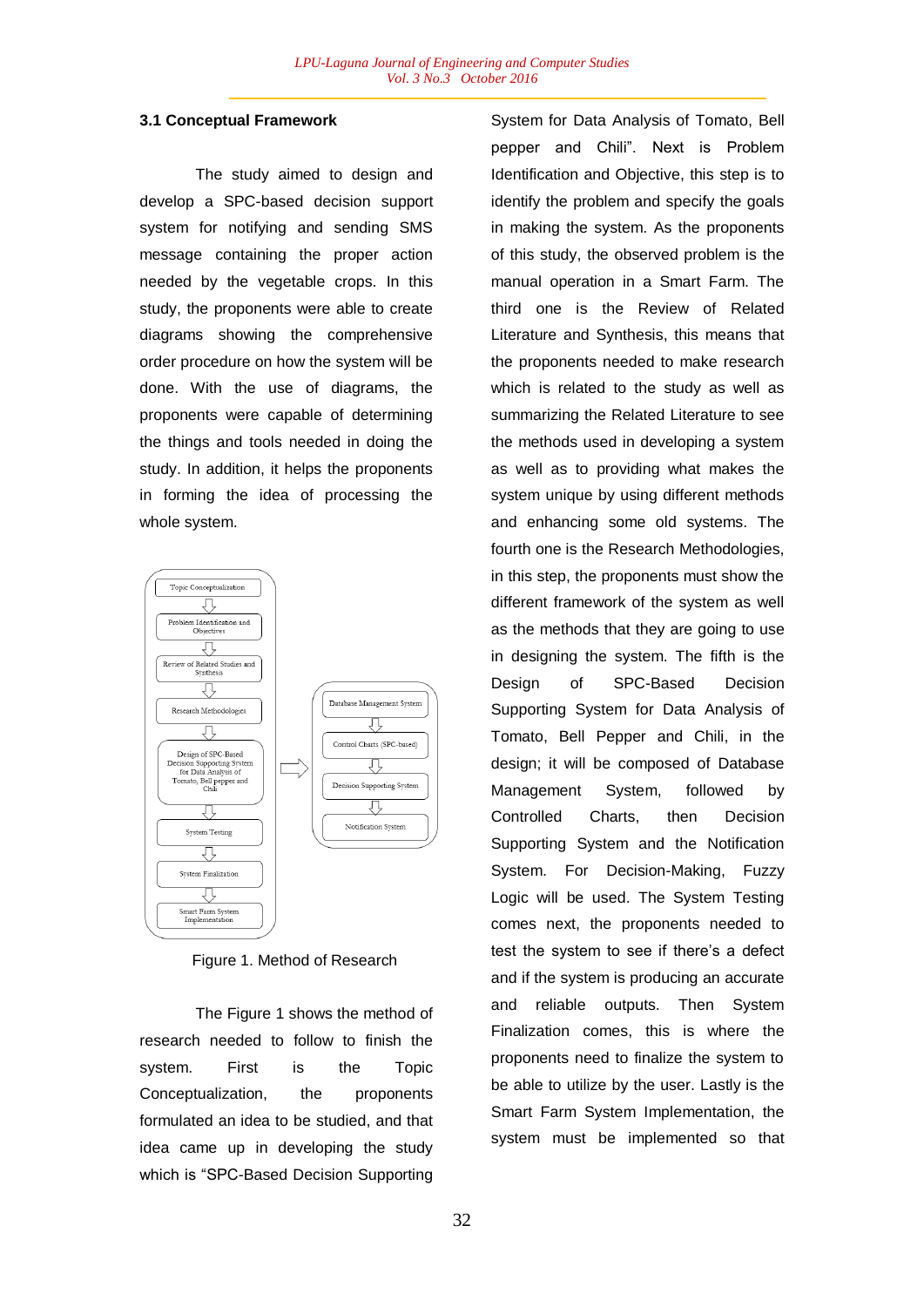farmers will be able to use it to lessen their work.

Table 1. IPO Chart of the System

| <b>INPUT</b>                                                                                                                                        | <b>PROCESS</b>                                                                     | <b>OUTPUT</b>                                                                                                                                                    |
|-----------------------------------------------------------------------------------------------------------------------------------------------------|------------------------------------------------------------------------------------|------------------------------------------------------------------------------------------------------------------------------------------------------------------|
| Temperature<br>and<br>Humidity, Soil Moisture<br>and pH Level data from<br>Monitored<br>Vegetable<br>(Tomato,<br>Bell<br>Crops<br>Pepper and Chili) | • Get the monitored data<br>· Plot the data in chart<br>• Analyze the plotted data | · Visualization of<br>Trend/Control Charts<br>(LCD Monitor)<br>• Recommended and<br>Suggested Solutions to the<br>Problems<br>· Notification (SMS and<br>Pop up) |

The Table 1 shows the Input, Process and Output of the system. The input will be the monitored data from the vegetable crops. Then the Process is get the monitored data, plot it in the chart and analyze the data. The output will be shown in the monitor such as the controlled chart, pop up as well as the notification through SMS with the proper solution needed by the plants.





The Figure 2 shows the flow of data in the whole system. The diagram is composed of Monitored Data from vegetable crops, Database Management, Statistical Process Control, Decision Support System, Notification and Short Message Service.

The monitored data will be uploaded in the Database Management, which is made up of Visual Basic.Net. The monitored data will be plotted in the Statistical Process Control (Control Charts) to see the variation and trends of the input data. The Control Charts has its corresponding limits, with this, the system were able to see the occurring problems from the data. The detected problems will be analyzed and sent in the Decision Support System where Fuzzy Logic will be used for setting rules, it will provide possible solutions to the detected problems. The solutions made by Decision Making will notify the users through Popup and Short Message Service (SMS) as well as displaying of Control Charts in LCD Monitor.



Figure 3. Architecture Component of Decision Support System

Figure 3 shows the components of Decision Support System, this includes the knowledge base and the inference engine. The Business Intelligence (BI) is a process for presenting data and analyzing information to help users in making more informed decisions. It allows to store, access, gather and analyze data to assist users in decision making. For the analytical to be accessible to corporate decision makers and operational workers, BI comprehensively includes various kinds of tools and approaches that permit organizations to accumulate data from internal and external sources, get it ready for execute, analysis and develop queries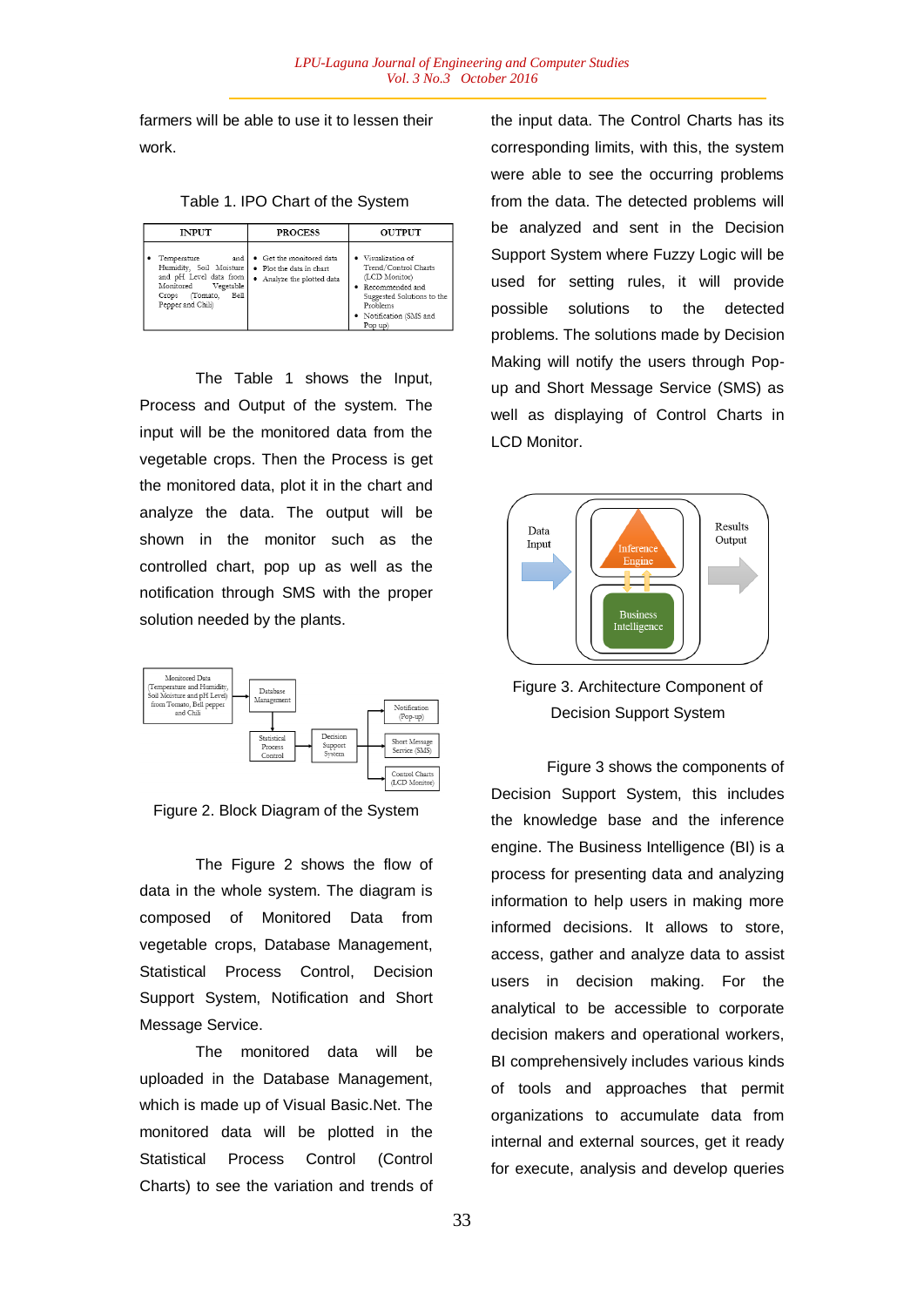against the data, and generate dashboards, data visualizations and reports [11]. Thus, this means that the results coming from the system will be based onto the rules given by the proponents.



# Figure 4. Work Breakdown Structure (Organizational Chart)

The Work Breakdown Structure which is Figure 4 is divided into 5 segments which are the Design Interface, Functionality, User, Hardware and Software. For the Design Interface, it includes all the tools needed to design the Graphical User Interface. The Functionality describes the functions of the system that the user can do. The user talks about the people who can use the system. For the hardware, it simply describes the hardware part of the system and the Software part will be the software that will be used to design and develop the system.

# **3.2 Theoretical Framework**

*3.2.1 Statistical Process Control*

Dr. Walter Shewhart and Dr. W. Edwards Deming developed the concept and principle of Statistical Process Control [12]. Statistical Process Control produces Control Charts where it will show problems existing in the data. Out-of-Control conditions in the data will be shown using Control Charts [13]. It will be employ in the system to help farmers monitor and identify what should be the action need to be undertaken. The main objective of the SPC is to provide a real-time process to have a quality data and improve data constantly [14]. The collected data from the monitored vegetable crops will be uploaded in the system and the system will be plotting the data. With SPC concept, it will help users to maintain the quality of a product or process specifically vegetable crops that is being monitored and improved it by showing trends of data with the used of Control Charts for Variables. Charts are useful tool to monitor the data. Moreover, there are set limits and it is designed to recognize if a failure is occurring [15]. The data is arranged and plotted in a graph with a given limits to show the trends of data. Thus, the limits are used to recognize and correct the problems.

Equation used to show trends of data:

*UCL = Xbar + R -equation 1*  $LCL = X_{bar} - R$ *-equation 2*

X – Historical average R – Range of data UCL – Upper Control Limit LCL – Lower Control Limit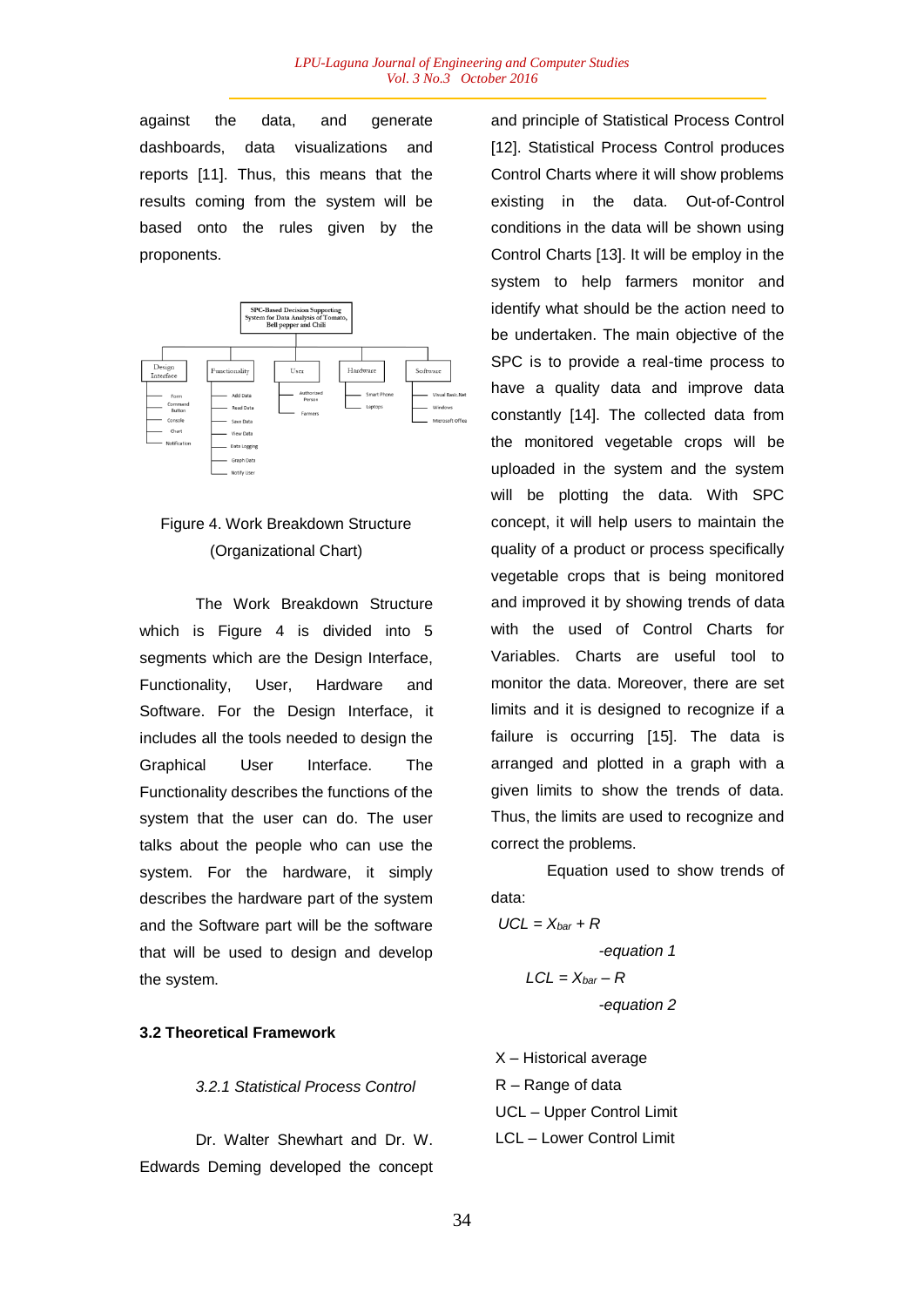

UCL  $\epsilon$ l c  $\Delta$ LCL





Figure 7. Six or More Points in a Row Steadily Increasing or Decreasing



In determining the occurrences in the Control Chart, the data or point which will fall outside its control limit is the Process out of Control [16]. To determine the occurrences, different figures will be shown

Figure 8. Two Out of Three Consecutive

# Points in a Row in Zone A







Figure 10. Out-of-Control Pattern: Change or



gure 11. Out-of-Control Pattern: Trend or Steady change in Level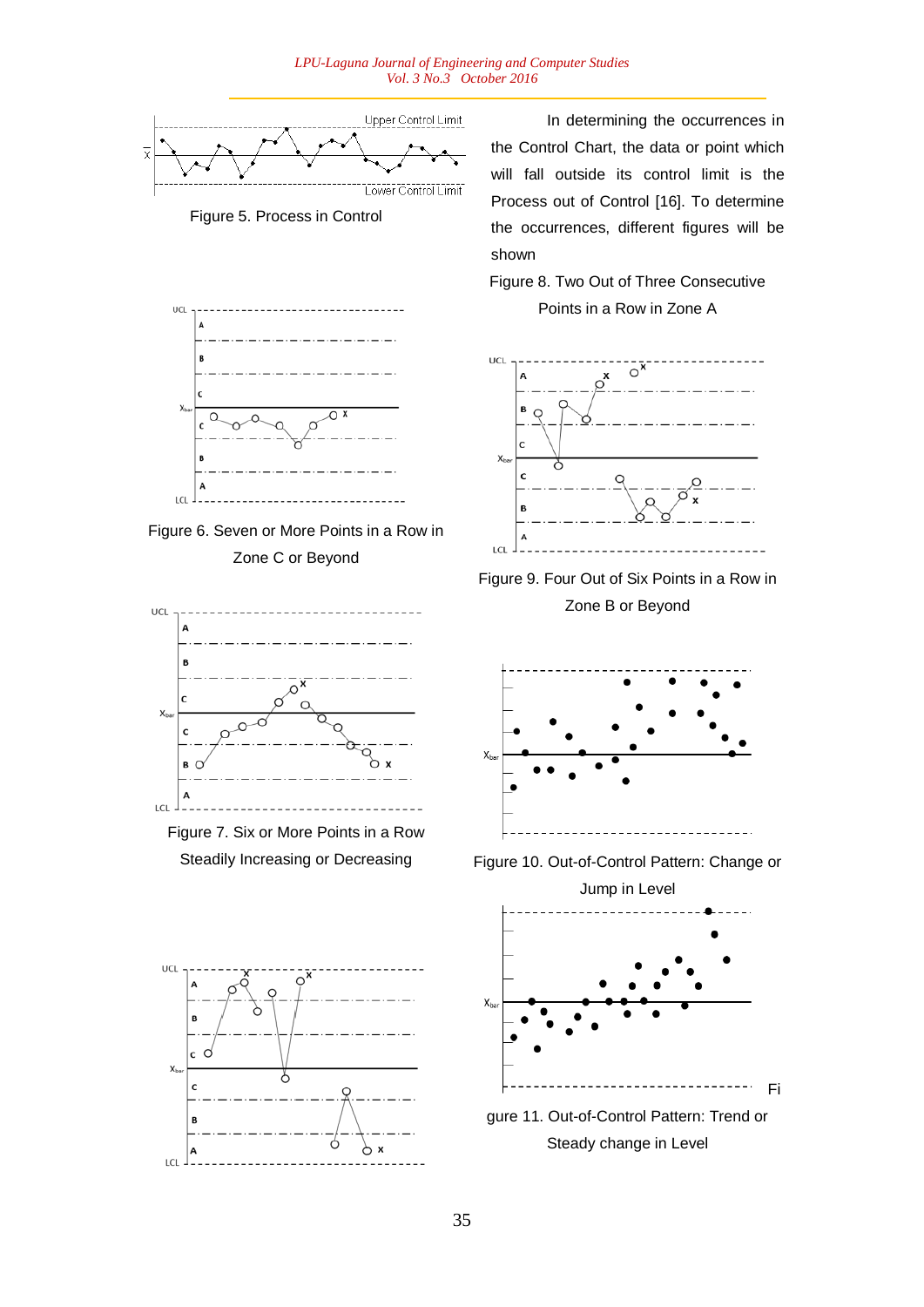

Figure 12. Out-of-Control Pattern: Recurring Cycles

### *3.2.2 Decision Supporting System*

The concept of Decision Support System (DSS) will be utilized by the system because of its capability to assist users is some decision-making activity. DSS helps users to resolve complicated problems, however, DSS can possibly use with computerized management information systems [10]. In order to apply the DSS concept, the proponents must know how to use it. First is the use of data collected by the user needed in the system. Then the data will be evaluated by the system and examine the data to see if there's a need of change in the data and will give an effective solution for data, same goes as the proponents' system. DSSs serve the organization, operations, and masterminding levels of an affiliation and settle on decisions, which may change quickly and not indicated ahead of time. A DSS is an intuitive software-based system expected to help users to make information into more information from a mix of unrefined data, files, singular learning, or plans of action to recognize and make consideration of issues and choose. The Fuzzy Logic will be utilized in decision making.



Figure 13. Out-of-Control Pattern: Two Populations

#### *3.2.3 Short Message Service*

Short Message Service (SMS) refer to as sending short messages which consists of up to 160 character [17]. Most of the study used Global System for Mobile communication (GSM) in sending text messages to the users but with the proponents' study, it will be with the use of Visual Basic.Net (VB.Net) to in notifying the users through text messaging. Through the use of VB.Net, proponents will be able to send text messages to the users.

#### *3.2.4 Visual Basic.Net*

Visual Basic.Net (VB.Net) was developed by Microsoft as an Object-Oriented programming language. Because of the word "basic", this means that the language is for the beginners. It has a simple syntax, but then using VB.Net, anyone can make and create a powerful applications and has a capability to develop an executable file to make a system [18]. With the use of VB.Net, the proponents will be able to make a Graphical User Interface (GUI) for the users.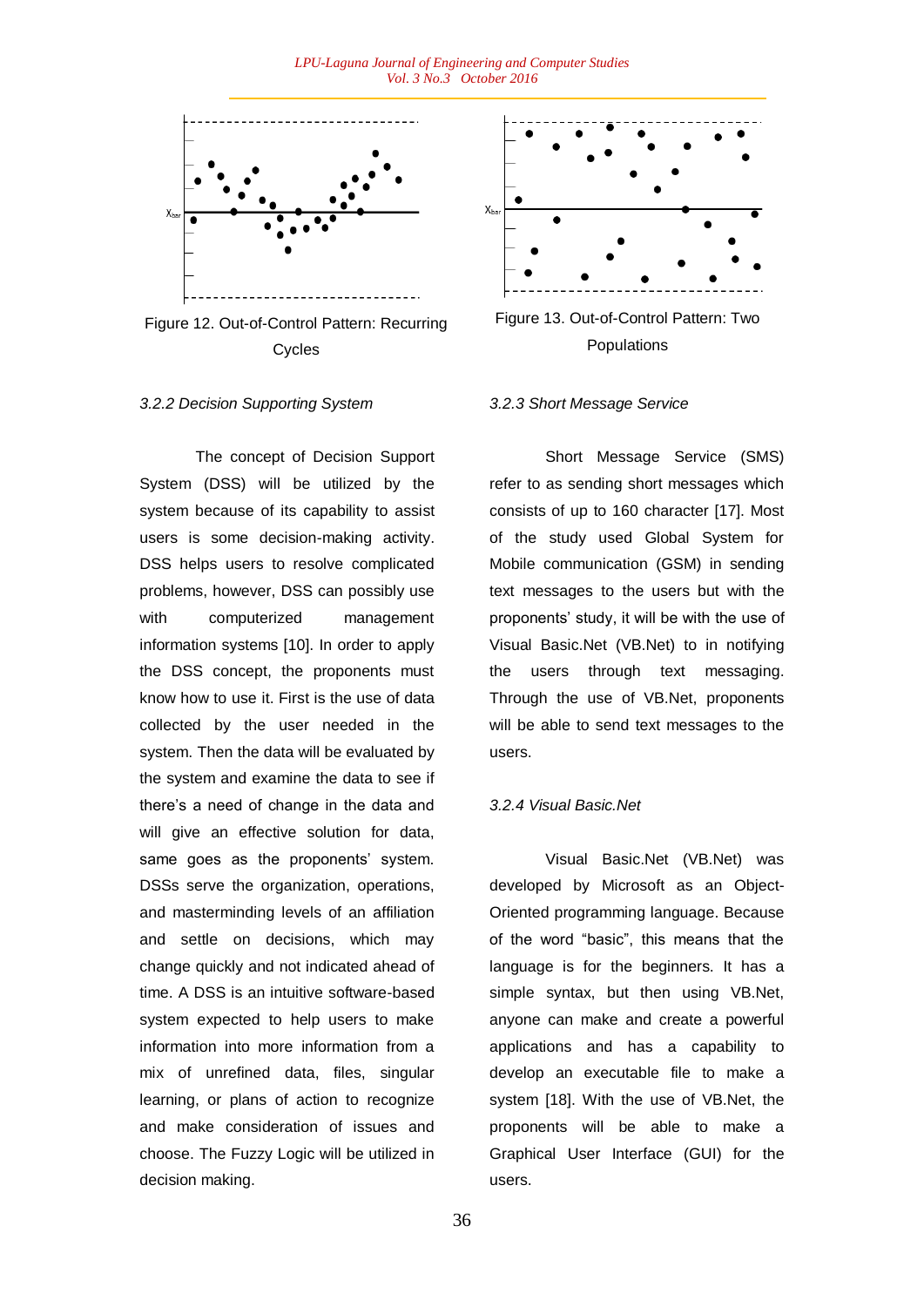# *3.2.5 Fuzzy Logic Toolbox*

Based on Fuzzy Logic, MATLAB functions is provided in Fuzzy Logic Toolbox for simulating, designing and analyzing different systems. It will help the proponents in designing the fuzzy logic inference. Using simple logic rules, the toolbox allows the user to model a composite system and then implement the rules into fuzzy inference system. Fuzzy Logic works just like how human brains work. The utilization of the fuzzy logic is to make systems to think like a human. It plays an important role which will help the user to decide and to come up with an effective results [7]. On the other hand, Fuzzy Logic deals with different probabilities, areas between 0 and 1, and area between true or false, which referred to the concepts of "degrees of truth".

The major use of Fuzzy Logic reclines in the Neural Networks (NN). NN work via connections establish in the information, and they works just how like human brains communicate with data. Neural Network is produced using an intricate arrangement of nodes, interconnected components that contain related bits of information. Neural network are hailed for their learning capacities and versatile qualities that permit them to react successfully to different situations and circumstances [7]. The proponents will be using the Sugeno style Fuzzy logic interface system for If-Else rules.



# Figure 14. Architecture Component of Fuzzy Logic

# *3.2.6 MATLAB*

MATLAB is one application that has high performance language for specialized processing. It can be utilized for computing, and programming a simple to-use environment where the user can solve the issues effectively, quick and intelligibly. It is likewise an imparting system whose basic information is an exhibit which does not require any dimensioning on the system. It is great in explaining matrices, vectors or even a portion to make the outcomes less complex and precise [19].

# *3.2.7 Plants and its Behavior*

For this study, the proponents make use of three vegetable crops to be analyzed, these are the following:

• Tomato – Basically, tomato is served and consider as a vegetable and most people doesn't consider it as a fruit. Tomato is a fruit and part of potatoes and eggplants family. It comes in a variety of shapes, sizes and colors [20]. The ideal temperature for the tomato plant to grow is at 20-30°C. For young plants to grow well in day and night, the temperature must be around 25°C, but when it grow older, it seems to have an advantage from lower night than day temperature. When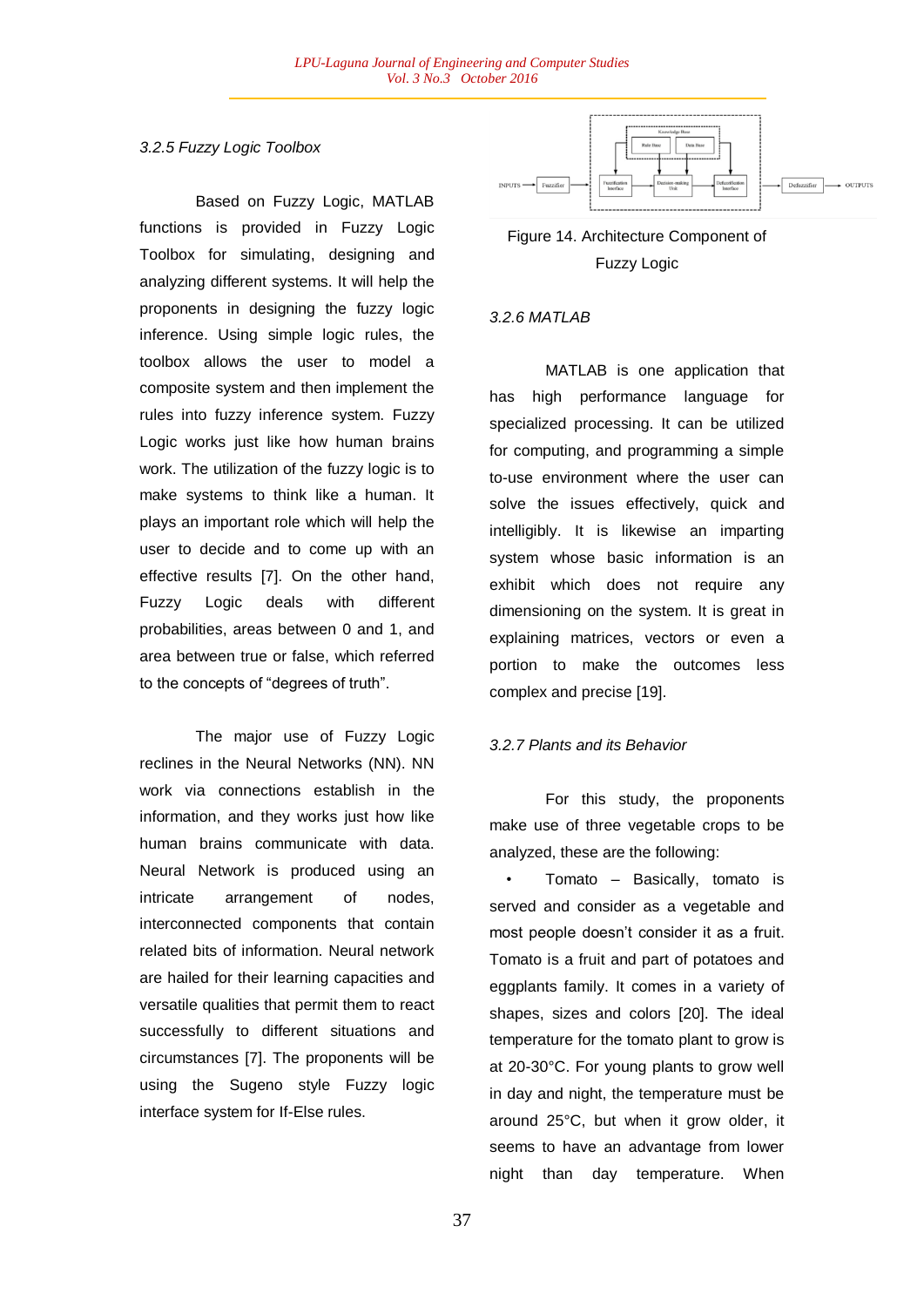temperature increased over 32°C during the day and the temperature at night must be 10°C -20°C, when 21°C for the night then fruit setting will be reduced. Poor fruit set will also result when temperature is lower than 10°C. To maintain fruit setting for tomato, it requires minimum growth temperature from 13-14.5°C, for optimum growth it requires 15-20°C, and for maximum growth temperature 22°C, thus for marinating the fruit set tomato it requires 13-22°C. Lower temperatures are required for tomatoes that are about to produce fruit in order for the fruit to express a more vibrant red color once it ripens [21] [22]. When temperature above 25°C with high humidity and strong wind results decreased yield and for night temperatures above 20°C with high humidity and lack of sunshine result to poor fruit production and immoderate vegetative production [23].

With good drainage, tomatoes can bloom in different soil types but preferably in sandy to sandy loam soil. Optimum soil pH for tomato is 5.8-7.0. If soil pH is below 5.8 (soil is acidic), lime should be apply to the soil. New transplanted seedlings should water the plants regularly for 1-2 weeks and after seeding, when the soil gets dry, irrigation can be done usually 7- 10 days interval according to soil type and weather conditions [22]. Tomato must irrigate by furrow method during dry season. Accordingly, tomato is very sensitive in flood, thus, irrigation is done only to moisten root during the flowering up to the harvest [24]. The water requirements for the newly planted tomato in a day (7-10 days) must be a quart of water, more water if wind is notable, temperatures are hot, and if it is sunny. When tomato is planted on the ground for 10-14 days, over 10 days water must be 1- 3 inches or even 2 weeks. For main growing season, follow the 1-3 inches a week rule, for summer seasons, water the tomato from 2-3 times a week. When the soil type is sandy soil, water it consistently for 2-3 times a week and double the inch a week during growing season [25].

The ideal range of humidity for tomato ranges from 80%-90%. The tomato lose weight and low quality when humidity less than 80% while it is considerable at risk of rot and mold growth when humidity is greater than 90% [26]. Wind causes pollination for tomato, because of unusual structure of tomato flower, wind is mainly help to shaken the pollen and make it fall to another anthers causes reproduction of tomato [27]. High wind speed can result to high transpiration rates but it also depends on the available water in the soil. If soil moisture is very low, despite the high wind speed the plant leaves for some time will tend to withhold the water it has. In extreme cases such as long exposure to high wind speed drying of the leaves might occur.

• Chili – Chili is termed as "Sili" in the Philippines [28]. The ideal daytime temperature must be 20°C - 32°C, but it will not set fruit when temperature at night is greater than 24°C. If the temperature falls at 15°C or surpass to 32°C for long period, growth and production will reduced. The soil pH must range from 5.5 to 6.8 [29]. The optimal humidity for chili peppers must be 60%-70% [30]. For small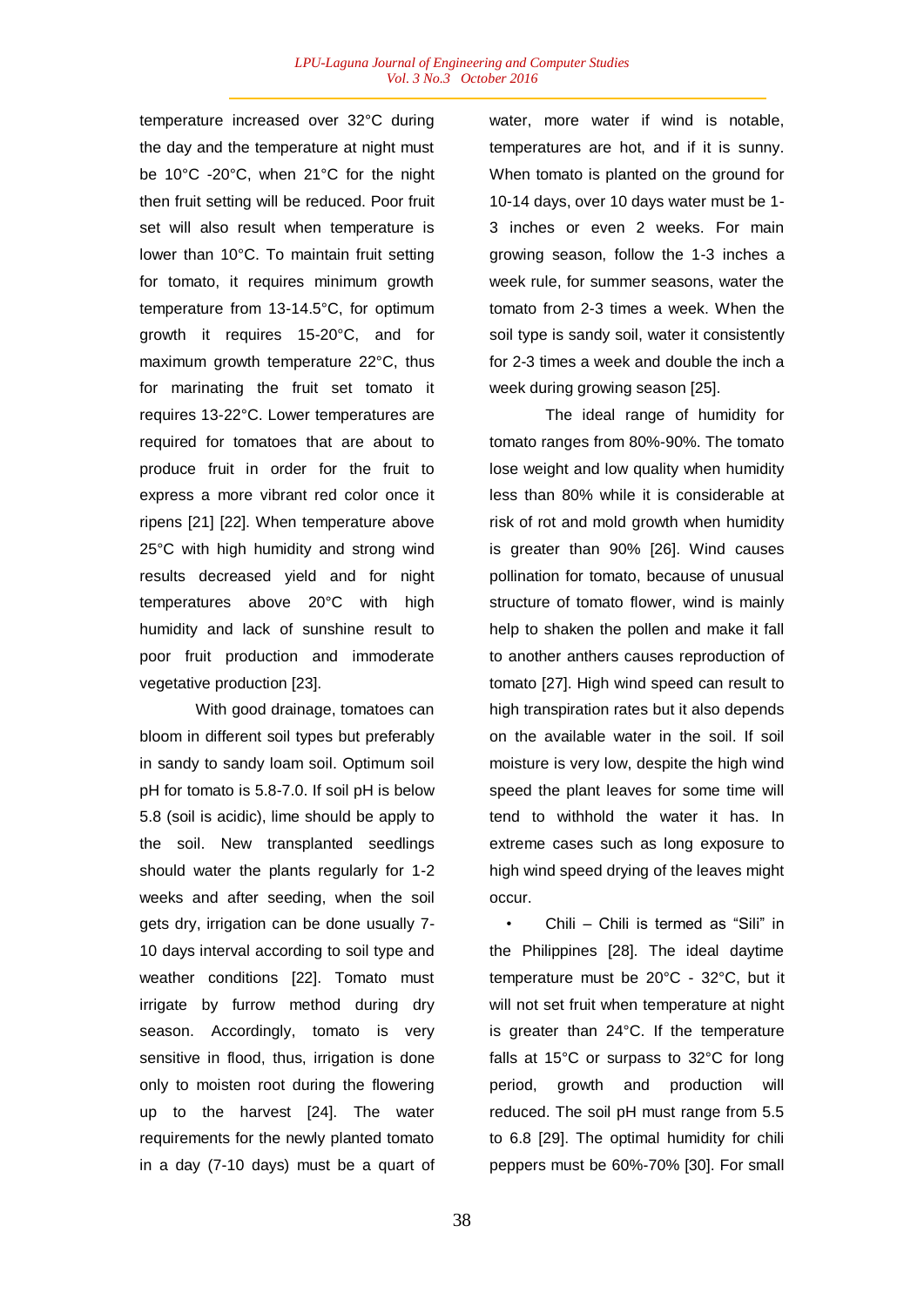plant, the amount of water for the chili must be 500millilitres as it grows bigger, it needs 1.5L of water per day [31].

• Bell Pepper – Planting bell pepper in hot weather, and moist drained soil is best. Accordingly, to have a good germination, before planting the seeds it should be kept in warm and moist from 70°F-80°F [32]. For its temperature, it ranges for 18-27°C, when the temperature decreased from 18°C below and increased to 27°C for long period, yield and growth will decreased. Bell peppers can endure up to 30°C day time temperature, but the night temperature should be 21-24°C. Bell pepper is humidity insensitive, it means that humid doesn't affect its flowering or fruit set. The recommended soil type is sandy, loam or silty-loam because of its capability with water holding. Indeed, bell pepper can grow in different types of soil as long as its pH is 5.5-6.8 and the soil should well drained. If the bell pepper is planted during September-October, irrigations is not very necessary, but if it is planted during summer season, irrigation is needed; always water it especially the root and do not let the ground crack [33]. An approach for watering the Bell pepper is two to three times a week, with a water level of 1-2 inches [34].

### **3.3 Proposed Design**



Figure 15. Structural Design of the System

 In this study, SPC-Based Decision Supporting for Data Analysis of Tomato, Chinese cabbage and Bell pepper is to be developed by the proponents. The user will be given a CSV file to be placed in the system. The file contains monitored data of the vegetable crops with respect to its observed parameter. The system will read the file and to be plotted in a chart with the given Upper Control Limit and Lower Control Limit to show trends and variations as well as the constraints data. The system will analyze the detected problem by the used of Statistical Process Control (Control Charts) and make decision using the set of rules in Fuzzy Logic based on the data. After analyzing data, the system will provide a notification to be sent through SMS containing the suggested solutions that is needed by the plant, as well as the system will be popping a notification message saying that message is sent.

### **REFERENCES**

- [1] Basalla, George. (1989). *The Evolution of Technology.* The Pitt Building, Trupington Street, Cambridge, United Kingdom: Cambridge University Press
- [2] (2013). *Design and Implementation of a Computerized Farm Management Information System (A Case Study of a Piggery Farm).* Africary.com. Retrieved May 04, 2016, from https://afribary.com/read/1335/des ign-and-implementation-of-a-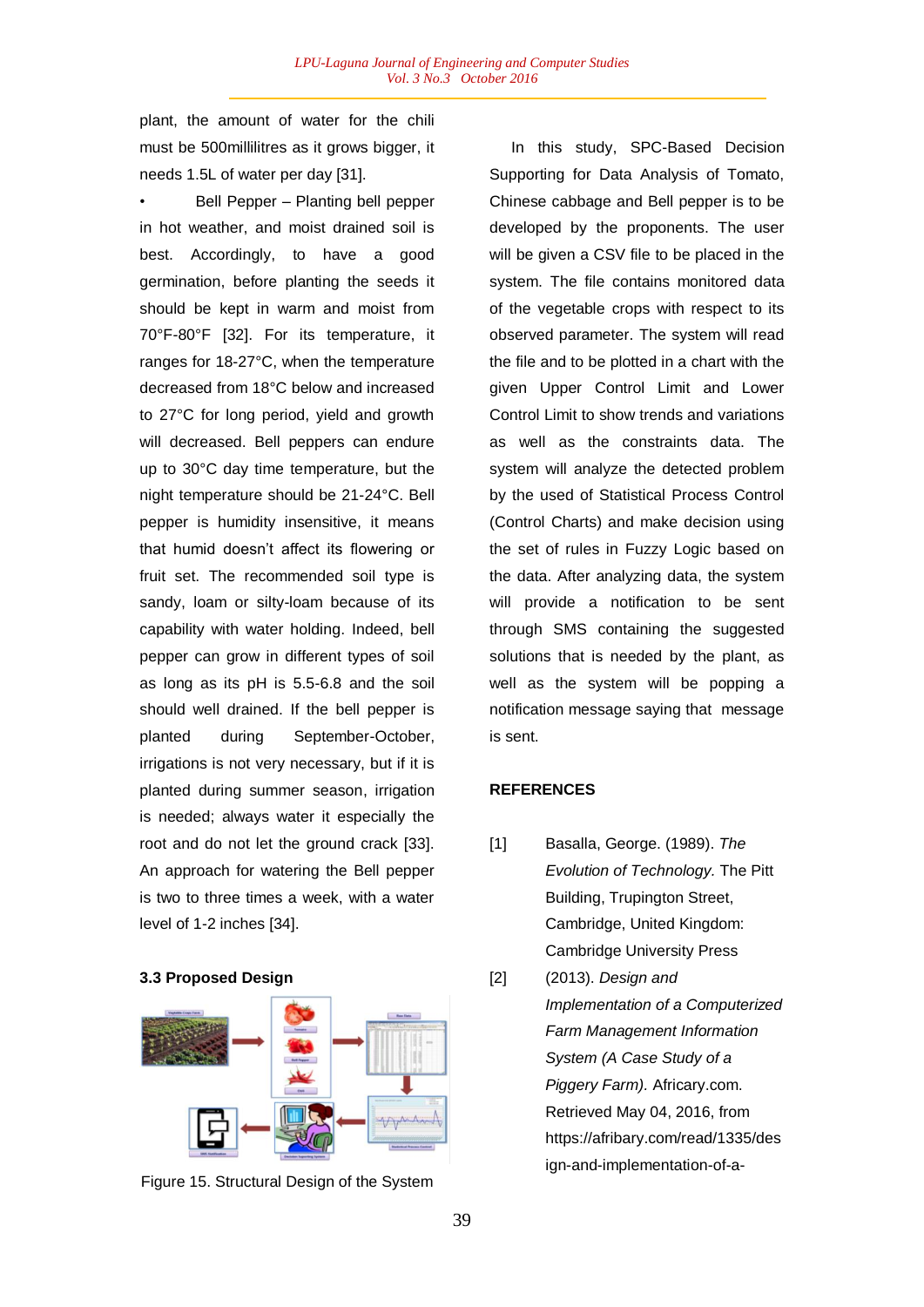*LPU-Laguna Journal of Engineering and Computer Studies Vol. 3 No.3 October 2016*

computerized-farm-managementinformation-system-a-case-studyof-a-piggry-farm

- [3] Vidanapathirana, Nisansala P. *Agricultural information systems and their applications for development of agriculture and a rural community, a review study*. University of Turku, Turku School of Economics, Finland
- [4] Agriculture. Retrieved May 04, 2016, from http://pinas.dlsu.edu.ph/gov/agricu lture.html
- [5] Agriculture. Retrieved May 04, 2016, from http://www.nationsencyclopedia.co m/economies/Asia-and- the-Pacific/Philippines-AGRICULTURE.html
- [6] Burlacu, G., Costa, R., Sarraipa, J., Jardim-Golcalves, R., Popescu, D., (2014). Technological Innovation for Collective Awareness Systems: *A Conceptual Model of Farm Management Information System for Decision Support* (pp 47-54). Springer Berlin Heidelberg
- [7] Fuzzy Logic. Retrieved May 05, 2016, from http://www.mathworks.com/help/fu zzy/what-is-fuzzylogic.html?requestedDomain=ww w.mathworks.com
- [8] Visual Basic. Retrieved May 05, 2016, from http://techterms.com/definition/vis ualbasic
- [9] Statistical Process Control. Retrieved May 05, 2016, from http://www.infinityqs.com/resource s/what-is-spc
- [10] Decision Supporting System. Retrieved May 05, 2016, from http://www.informationbuilders.co m/decision-support- systems-dss
- [11] Inference Engine. Retrieved May 06, 2016, from http://www.britannica.com/technol ogy/artificial-intelligence/Expertsystems#ref739694
- [12] Statistical Process Control. Retrieved May 06, 2016, from https://www.moresteam.com/toolb ox/statistical-process-controlspc.cfm
- [13] Statistical Process Control. Retrieved May 07, 2016, from http://castle.eiu.edu/~pingliu/int48 43/resources/Control\_chart.htm
- [14] Burton, E. L. (2011). *Encyclopedia*  of Small Business III. Vol. 1. (4<sup>th</sup> Ed.) Detroit: Gale, Cengage Learning.
- [15] Mynatt, J. (2009). *Encyclopedia of Management* (6<sup>th</sup> Ed.). Detroit: Gale, Cengage Learning.
- [16] Besterfield, D. H. (2000). *Quality*

Control (6<sup>th</sup> Ed.). Prentice Hall.

- [17] Short Message Service (SMS). Retrieved May 07, 2016, from http://searchmobilecomputing.tech target.com/definition/Short-Message-Service
- [18] Visual Basic.Net. Retrieved May 07, 2016, from http://howtostartprogramming.com /vb-net/